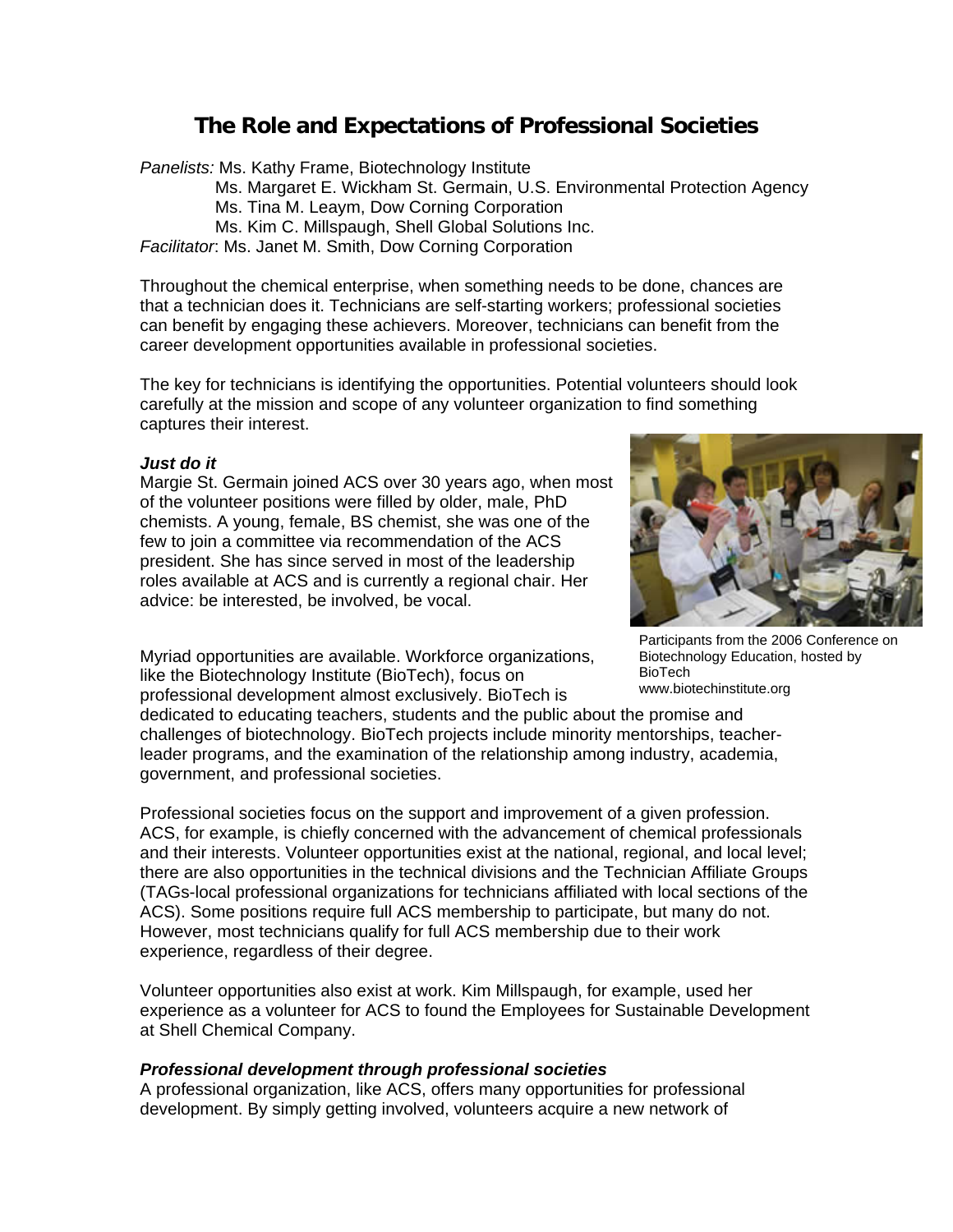

TECH member Carol White presents a paper at the Spring 2005 ACS National Meeting.

http://membership.acs.org/t/tech/

experienced professionals. When needed, the network can act a career counselor, resume reviewer, and headhunter. The network can help new employees identify the difference between a bad day and a bad job.

Professional societies can provide a supportive environment to develop and test new skills. Tina Leaym started her career as a chemical technician but was recently promoted to scientist. While she was interviewing for her new position, she realized that she was answering all of the questions with examples of her work with ACS.

Formal career development opportunities are also available. TAGs and local sections offer personal and professional development seminars, general and organic chemistry review sessions, resume reviews, and more.

The Committee on Economic and Professional Affairs (CEPA), working with the ACS Department of Career Management and Development, offers resume reviews, career workshops, mock interviews and workshops, and career literature including "What a Technician Should Know Before Taking a Position in Industry." Workshops are also being developed specifically for technicians and mid-career chemists. Plus, technicians have access to all of the resources of CEN-ChemJobs.

### *What do professional societies need from the rest of the chemical enterprise?*

In a word—education. Employers, employees, educators, and students all need to be educated on the opportunities professional societies offer and encouraged to get involved. Despite the professional development opportunities available, many employers

refuse to support their employees in their endeavors. Despite the resources available, many educators neglect to emphasize the importance of participation to their students.

Additionally, everyone needs to be reminded of the value of an associate's degree. Technicians with associate's degrees are often overlooked by hiring managers and human resource personnel in favor of those with Bachelor's degrees. However, Bachelor's degree chemists often leave their positions for other opportunities. Additionally, a graduate of an associate's degree chemical technology program often starts work with far more experience and training than a Bachelor degree graduate of a non-chemical technology program.



In 2006, a group of ACS committee members visited Capitol Hill to discuss pensions and employee nondiscrimination.

http://pubs.acs.org/cen/

Only by getting everyone involved in professional societies will the societies truly represent everyone.